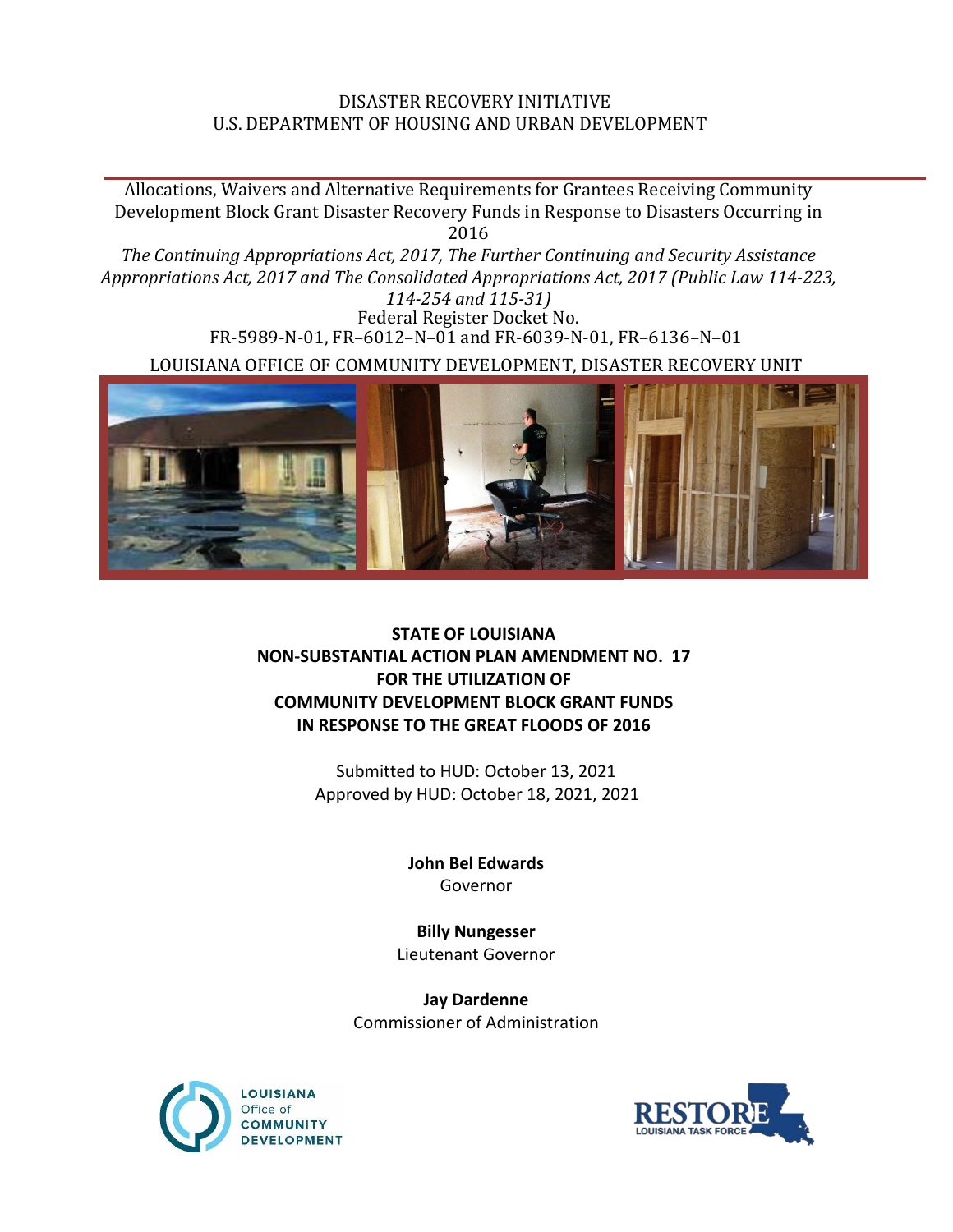## **A. Summary of Changes**

This Action Plan Amendment (APA) No. 17 removes the Louisiana Workforce Commission (LWC) from the award structure of the Flood Ready Workforce Development Program. When the program was introduced in APA No. 16, the Louisiana Office of Community Development (OCD) stated that it would partner with the LWC and the Louisiana Community and Technical College System (LCTCS) to expand heavy equipment operator training courses. In an effort to streamline and expedite funding, OCD will partner directly with the LCTCS to implement this program. OCD will approve the training courses and reimburse eligible costs directly to the LCTCS. Per the state's Master Action Plan, this Amendment is considered non-substantial as it does not change the benefit or eligibility criteria, add or delete an activity, or reallocate more than \$5,000,000.